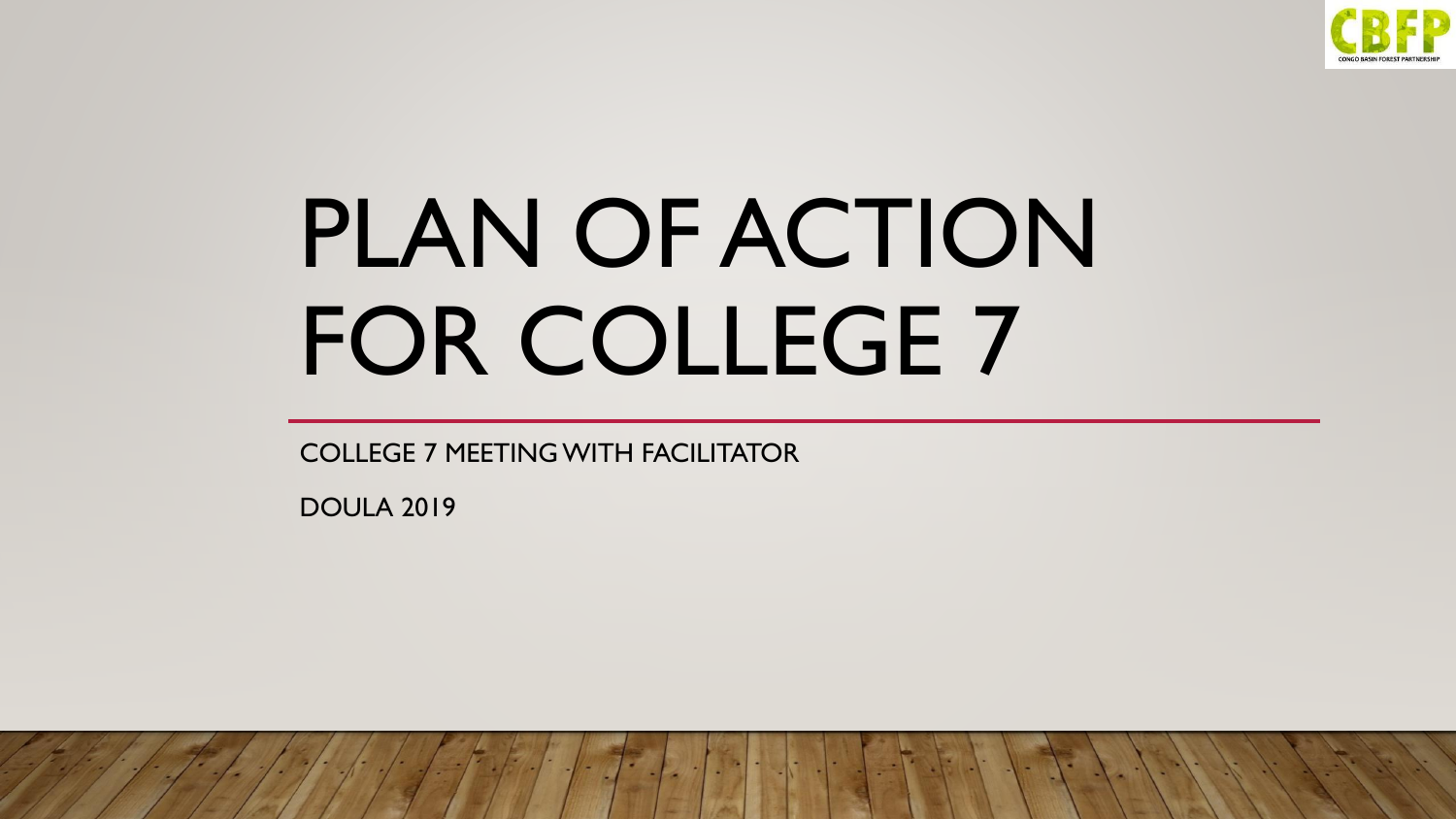

#### WORLD HERITAGE

- creation of new World Heritage Sites and Biosphere Reserves;
- strengthening the management capacity of existing Sites and Reserves;
- empowerment of local communities in the Green Economy related activities and preparation of concept notes on transhumance for Lake Chad Basin, with aspects related to education, culture and local economy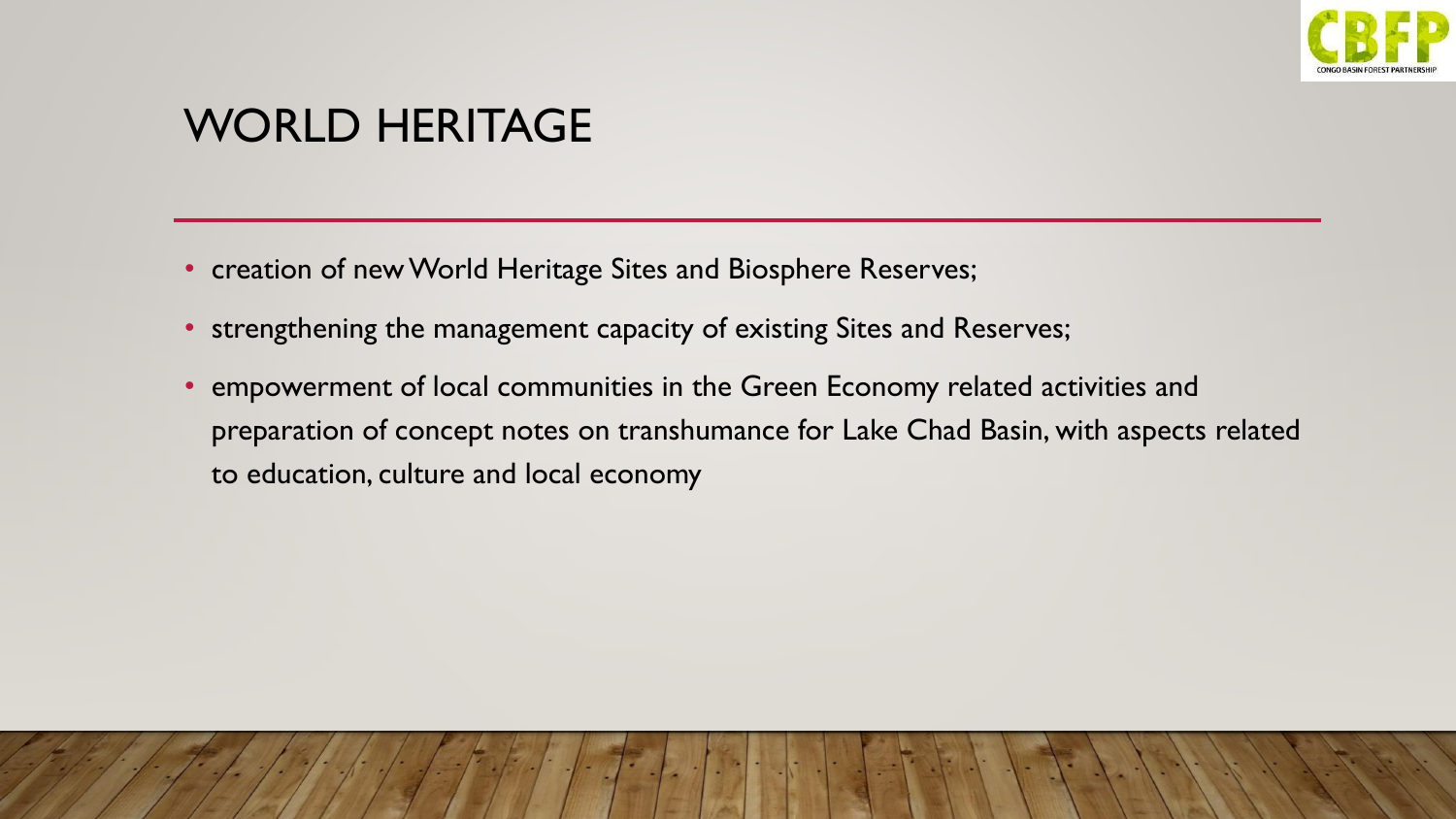

# SUPPORT OF THE PROTECTED AREA AUTHORITIES

- governance of benefit sharing from natural resources;
- empower Protected Areas to improve availability of resources for conservation and enhancement of community livelihood;
- empower Protected Areas Authorities to deal with Human-Wildlife Conflicts;
- promote the development of a Zero Poaching Strategy
- combating the effects of climate change by better understanding the Climate Change drivers and Climate Change Mitigation measures needed to be put in place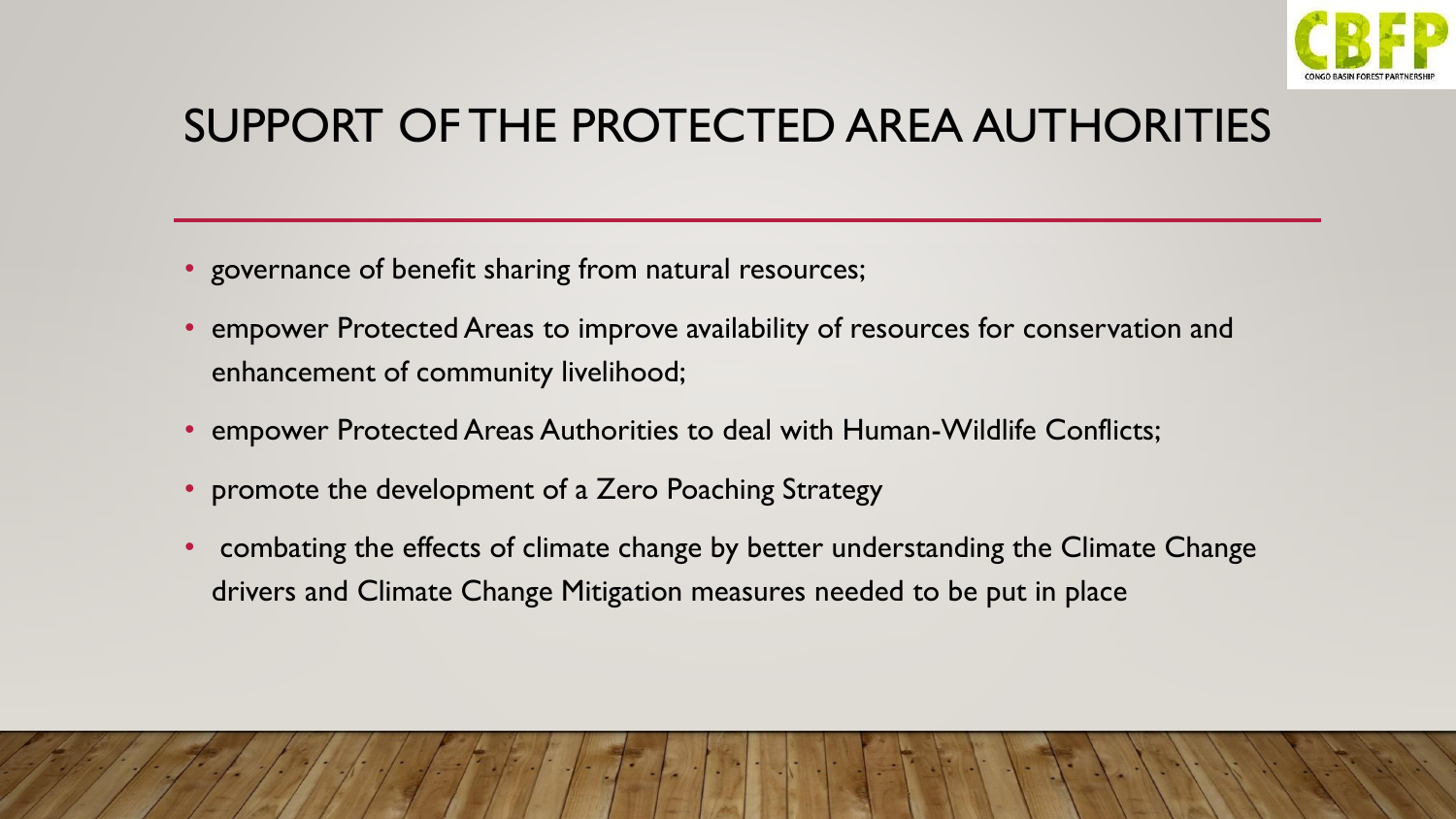

# SUSTAINABLE FOREST AND WILDLIFE MANAGEMENT

- foster forest-based income generation activities to improve for forest dependent communities;
- address challenges related to human-wildlife conflicts,
- improve forest contributions to the SDGs and to national economies through implementing best practices and improving forest governance